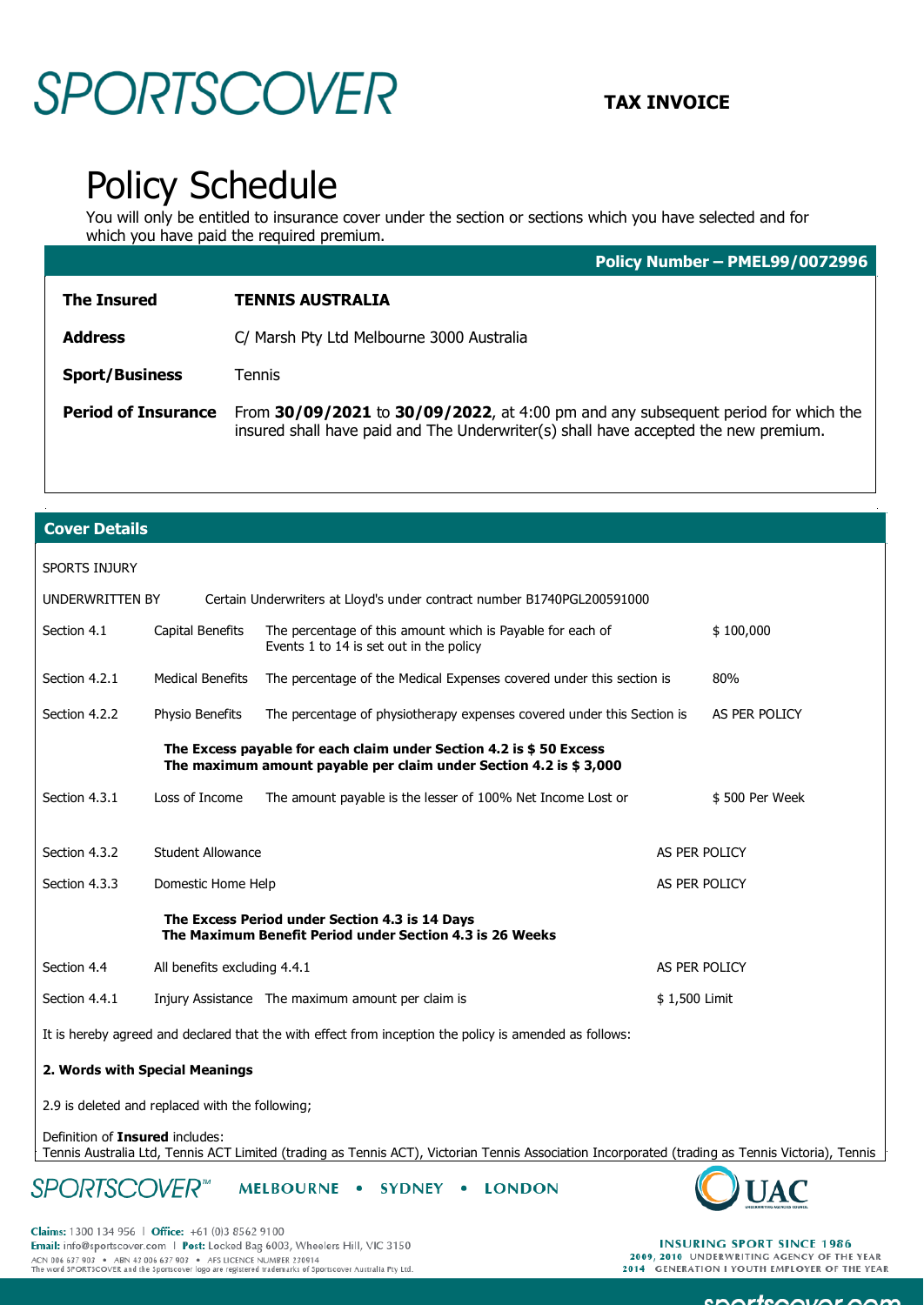## **SPORTSCOVER** TAX INVOICE

New South Wales Limited, Royal Queensland Lawn Tennis Association Ltd, Western Australian Tennis Association Incorporated (trading as Tennis West), Tennis Tasmania Incorporated, Tennis SA Incorporated, Tennis NT Incorporated, Tennis Seniors Australia Incorporated and Tennis Officials Australia Incorporated.

#### States, Clubs and Associations

Promoting, developing and playing social and competitive tennis at all levels including but not limited to facilitating, organising and running tournaments and competitions, state squads, talent squads, coaching clinics, away and holiday and school clinics, training for elite and other players, and further including activities of clubs, state and territory associations and affiliates and members thereof, sanctioning and running Hot Shots, Cardio Tennis, Get Your Racquet On, and similar promotional and community programs, marketing and distribution of insurance information for the Tennis Australia National Insurance Program, publication and dissemination of corporate, membership, member protection, management and corporate governance programs, owners, hirers and operators of venues and facilities, maintenance of venues and facilities, tennis activities at privately owned, hired, leased, rented courts or school facilities, organising and participating in conferences, seminars, workshops and fundraising events, arranging court hire, teacher education and in-service courses, Tennis Australia training course participants (non-members), operation of child minding and crèche facilities (provided the carers have the relevant qualifications and up to date Working With Children checks), provision of food and drink (including Licensed Premises), all fundraising events for the club, association or state, activities of voluntary workers, committee members and officials, Paddle Tennis and all other associated and ancillary activities. Padel Tennis, Pop Tennis, Pickleball, Beach Tennis and Touch Tennis participants and all other associated and ancillary activities. Tennis QLD – project management services.

Providing coaching, training and clinics for elite and other players, managing and / or assisting in the management of clubs and/or venues; wholesaling and / or retailing and / or hiring of tennis equipment and other goods, and all other associated and ancillary activities.

Includes coverage for Royal South Yarra Lawn Tennis Club, Geelong Lawn Tennis Club, Kooyong Lawn Tennis Club, Newstead Tennis Club and Club Coops for the following additional activities: Squash (competition & social) Squash Coaching (members & non members, all ages) Swimming pool Swim training Spa Billiards & Snooker Bridge

AAMI Classic (noting the interests of Colin Stubs Enterprises) Tournaments & training programs Members & visitors dining including bar, bistro, terrace, BBQ and dining room (substantial operations) Functions for members and non members (substantial operations) Gymnasium (including training and group activities operated by contracted manager) Crèche Pro Shop (operated by club pro) Tennis Club committee activities Foundation activities Australian Tennis Museum at Kooyong activities Social groups including: Royal Children's Hospital Auxiliary Wine & Food Society Social Committee Young Members Staff activities including: Administration including sport Grounds and property maintenance Food & Beverage including members and visitors Includes Coverage for the 2022 Priceline Pharmacy Kooyong Classic

2.10 is deleted and replaced with:

#### Definition of **Insured Persons** means:

Including affiliated regional, district and branch bodies, clubs and centres, all registered playing and non-playing members, players, directors, officers, committee members, administrators and office bearers, talent squads, teachers, instructors, trainers, masseurs, officials, timekeepers, technical officers, technical officials, first aid personnel, all voluntary workers including co-opted volunteers, prospective members for up to (4) weeks after initial approach, guest players and visitors, participants in Hot Shots, Cardio Tennis, Get Your Racquet On and similar promotional and community programs, Tennis coaches and trainees, Paddle Tennis participants and all social members whose information has been collected at the time of playing social tennis.

2.18 is deleted and replaced with the following;

SPORTSCOVER<sup>®</sup> MELBOURNE • SYDNEY • LONDON



Claims: 1300 134 956 | Office: +61 (0)3 8562 9100 Email: info@sportscover.com | Post: Locked Bag 6003, Wheelers Hill, VIC 3150 ACN 006 637 903 • ABN 43 006 637 903 • AFS LICENCE NUMBER 230914<br>The word SPORTSCOVER and the Sportscover logo are registered trademarks of Sportscover Australia Pty Ltd.

**INSURING SPORT SINCE 1986** 2009, 2010 UNDERWRITING AGENCY OF THE YEAR 2014 GENERATION I YOUTH EMPLOYER OF THE YEAR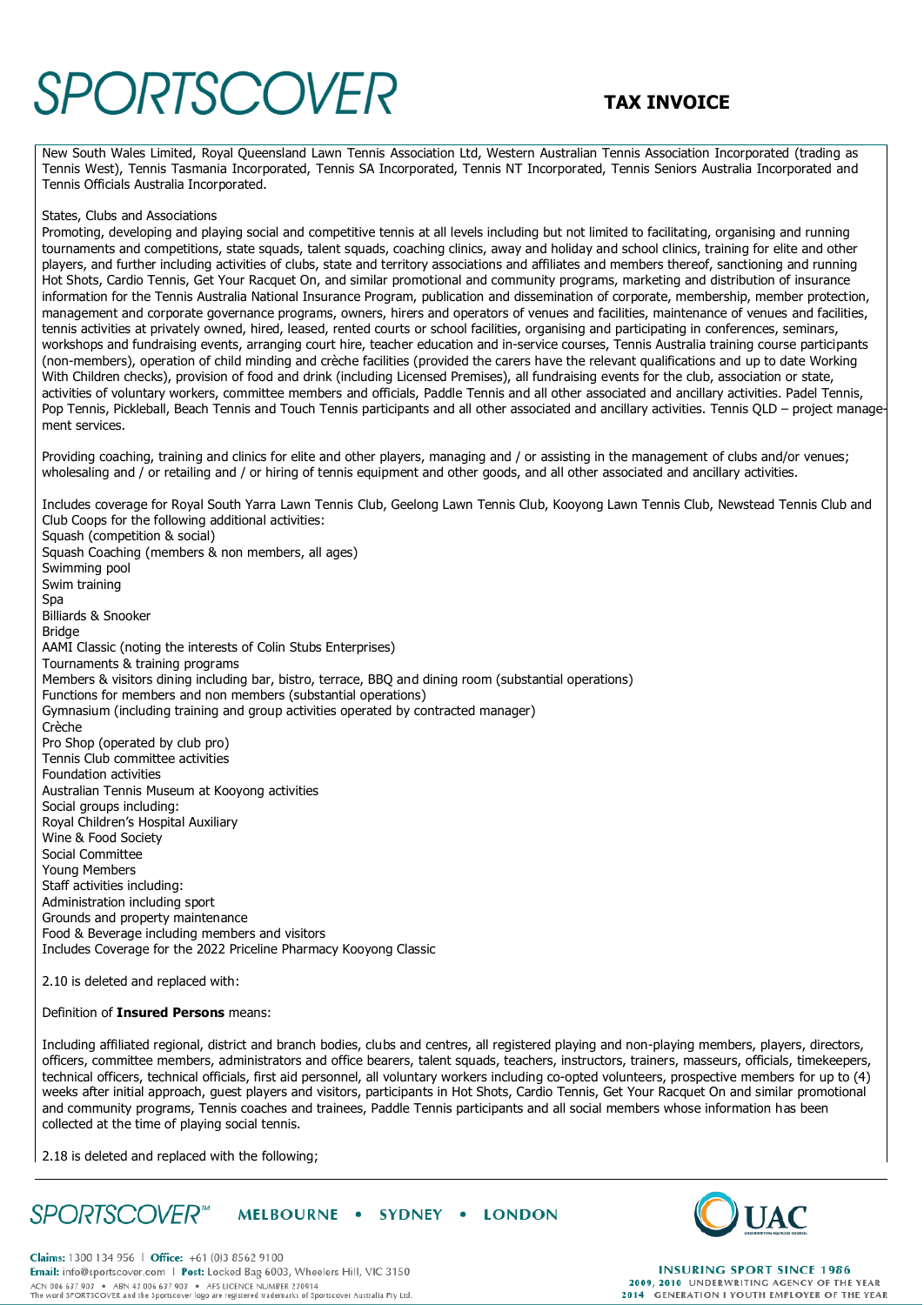# **SPORTSCOVER** TAX INVOICE

#### **Scope of Cover** means:

While performing tennis or associated competition, tournaments, practice events, training, associated training, activities connected with the sport of tennis whilst staying away from the insured persons usual residence including but not limited to a tour, camp or event or involved in any voluntary labour, fundraising, club/association business including administrative activities, meetings, presentation nights and/or any other organized functions including any travel to and/or from and/or between the locations of the activities and/or events. Any activity must be authorized by the association and/or club.

#### **4. Policy Benefits**

#### **4.1 Capital Benefits**

Event 1 is deleted and replaced with the following;

1. Death (limited to 15% for Insured Persons under 16 years of age and over 70 years of age) 100%

#### Event 15 **Broken Bones:**

If an Insured Person suffers an Injury resulting directly (and within 12 month of the date of Injury) in:

#### Broken or fractured bones

We will pay to the Insured Person the corresponding benefits specified in the benefits column below (subject to the terms and conditions of this Policy)

The Conditions The Benefits Neck, skull or spine (full break) \$3,000 Hip \$1,500 Jaw, pelvis, leg, ankle, knee \$1,000 Cheekbone, shoulder or hairline fracture of skull or spine \$600 Arm, elbow, wrist or rib \$500 Nose or collar bone \$400 Finger, thumb, foot, hand or toe \$150

Theatre fees and other non-Medicare medical related costs will be paid as per the benefits and conditions in Section 4.2 of the policy.

In the case of and established non-union of any of the above breaks or fractures, we will pay an additional benefit of 5% of the relevant Benefit shown in the Table of Benefits above. Where an Insured Person suffers from more than one incident of broken or fractured bones as listed above arising from any one Injury, the maximum Benefit payable shall be the largest Benefit specified in the table of Benefits for the relevant condition suffered.

#### **4.3 Weekly Benefits**

#### **4.3.2 Student Allowance - Non Income Earners**

The Maximum amount payable is increased from \$200 to \$300 per week.

#### **4.3.3 Domestic Home Help - Non Income Earners**

The Maximum amount payable is increased from \$200 to \$300 per week.

#### **4.4 Other Benefits**

### **4.4.2 Rehabilitation Benefit**

The maximum amount payable is increased from \$3,000 to \$5,000.

Home Renovation Benefit is hereby deleted and replaced with the following

#### **4.4.5 Home Renovation /Vehicle Modification Benefit**

If, as a direct result of Bodily Injury, an Insured Person has a valid claim under Events 2 to 7 of 4.1 Capital Benefits, and the Insured Person is required to renovate his or her Normal Place of Residence and/or Modify his or her vehicle, for the purpose of normal daily living (ie washing,

#### **SPORTSCOVER**<sup>™</sup> MELBOURNE . SYDNEY . LONDON



**INSURING SPORT SINCE 1986** 2009, 2010 UNDERWRITING AGENCY OF THE YEAR 2014 GENERATION I YOUTH EMPLOYER OF THE YEAR